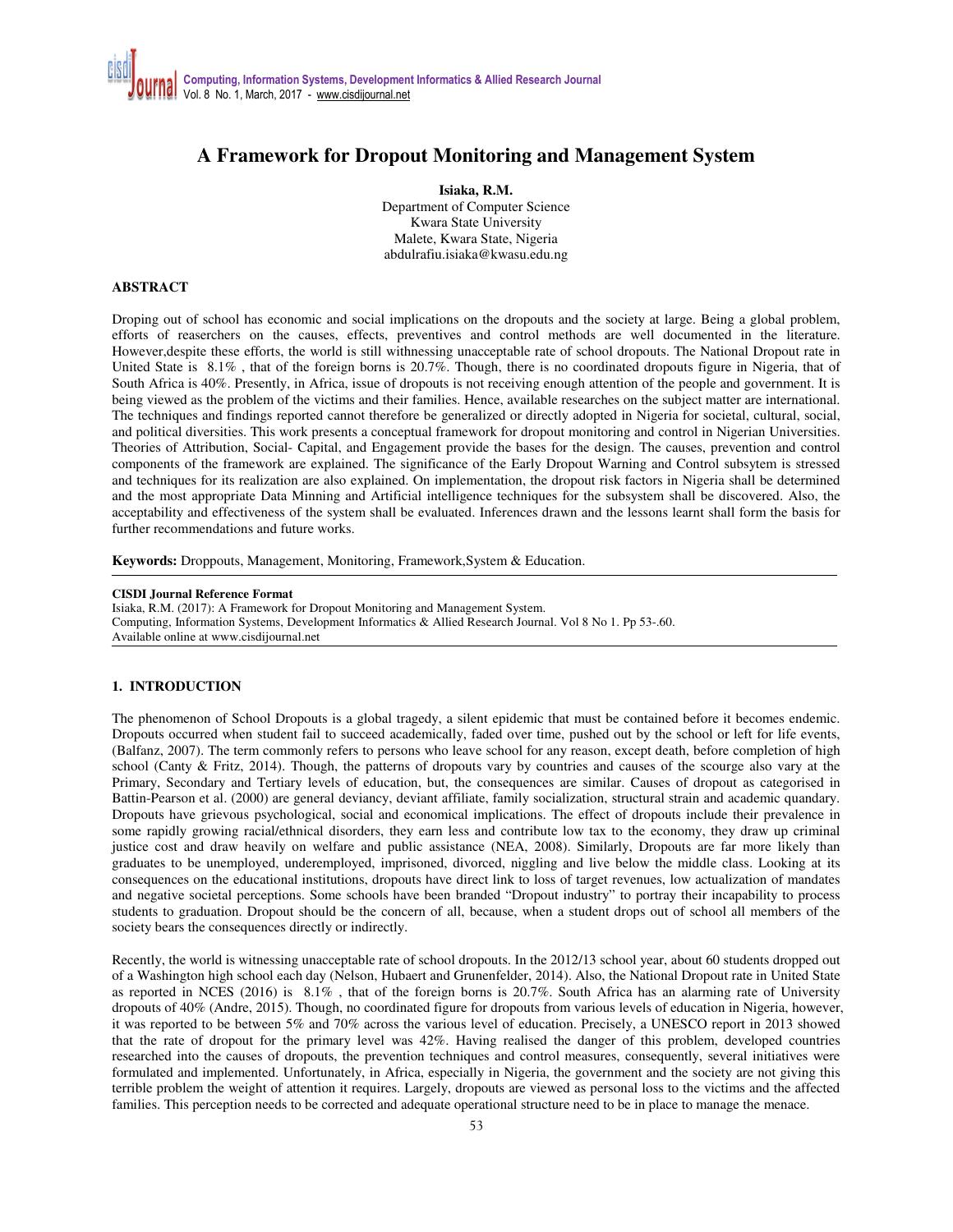Prominent initiatives to minimize dropout in the developed countries and in few African countries include the University of Colorado's three elements dropout prevention framework Canty & Fritz (2014) , the Clemson University's five phases framework for a national dropout prevention centre (Wilkins, J., and Huckabee, S., 2014). and the five factors based framework developed in Wallace (2016) at the Walden University. Another is the USAID sponsored pilot initiative which was built on introduction of early warning system and student engagements interventon. None of these frameworks could be appropriate for direct adoption in Nigeria. For instance, most of them identified Early Alarm System as an important component of Dropout Management Framework. In the few cases where the implementation techniques for the framework were reported, it was just the existing institutional operational units that were strengthened for the realization. To achieve such in Nigeria would require a purposefully built automated subsystem that must be integrated with existing operational units. This is largely because the available processes and resources are mostly inadequate for proper monitoring of large students' activities for any meaningful proactive intervention.

So, considering the fact that most of the available researches on the subject matter are international, the techniques and findings in the literature cannot be generalized for societal, cultural, social, and political diversities. Furthermore, the theoretical bases on which the initiative are built were not also reported in the literature. It is essential therefore to develop a conceptual model hinged on standard Educational Psychology theories for investigating the pattern of dropout in Nigerian Universities, the causes, feasible preventive measures and control techniques. This is the crux of this paper. Subsequent sections summarises some of the global efforts that have been made to reduce dropouts. From the indices identified in these related works and the clues from relevant Educational Psychology theories, a conceptual framework for Dropout Early Warning and Control System in Nigerian Higher Institutions is proposed. The components of the framework are explained and the intended processes of implementation are described.

# **2. REVIEW OF EXISTING DROPOUT PREVENTION FRAMEWORKS**

The causes of dropout identified in a survey designed to harvest the perspectives of high school dropouts sponsored by the Bill & Melinda Gates Foundation Bridgeland (2006), include boring classes, lack of motivation to work harder, academic challenge and personal reasons. Some of the personal reasons are the need to make money, care for family members and becoming a parent. The prevention techniques suggested include improved instruction, provision of access to support and building strong relationship with at least one adult. Others are improved parent / school communication and early warning system. The suggested control measures are parent engagement strategies and individualized graduation plans. Shahrina et al. (2012) identified the inappropriateness of ascribing students' academic achievement to intelligent / cognitive level alone. They identified other factors such as self efficacy, support system and socio-economic factors. A theoretical framework was developed for an exploratory study to examine these contributing factors to low academic achievement.

Canty & Fritz (2014) developed a research based strategy to promote students engagement by building Colorado Dropout Prevention Framework. The three essential elements of the framework are identification, institutional change, and intervention and support. Twelve (12) items grouped into 4,4,6 overlaped methods and tactics were identified for the three elements respectively. For the Identification elements, the methods are Data Analysis, Early Warning Systems, Tracking of School Youth and Assess School Climate. The Institutional change element has Enhanced School Climate, Policies and Practices Review, Community Engagement and Family Involvement as its methods. Also, methods for the Intervention and support are Community Engagement, Family Involvement, Transition Programs, Multiple Pathways to Graduation, Reengagement of out of School Youth, Enhanced Counseling and Mentoring and Credit Recovery Options.

The United State Agency for International Development –USAID (2015) sponsored a program called School Dropout Prevention Pilot (SDPP). The intent of SDPP Program was to identify best practices in dropout prevention in the U.S. and developing countries; to analyze dropout trends, policies and programs, and factors and conditions affecting dropout in each country. It was also to design, implement and rigorously assess the effectiveness of interventions to prevent school dropout using randomized control trials. Based on its experience, SDPP generated evidence and guidance for use by USAID and ministries of education on ways to decrease dropout and address the behaviours that put students at risk of dropping out. In a pilot program that was implemented in 2015, by Creative Associates International with international partners Mathematica Policy Research (Mathematica) and School-to-School International (STS), and local partners Kampuchean Action for Primary Education (Cambodia), QUEST Alliance (India), and CARE International (Timor-Leste). In collaboration with ministries of education and through consultation with stakeholders, SDPP introduced an Early Warning System (EWS) and a student engagement program as intervention to address dropout.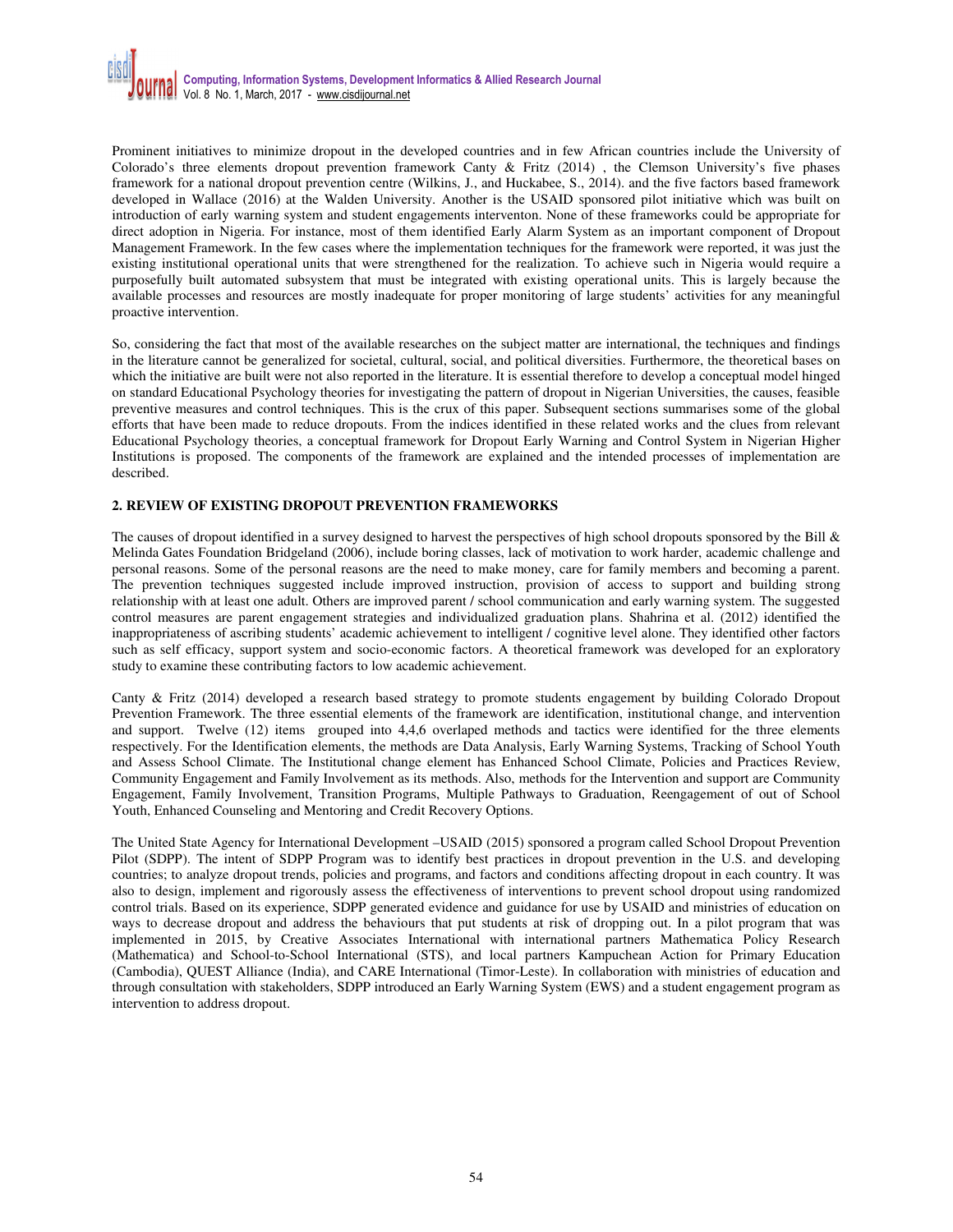Wallace, (2016), observed that the existing dropout prevention plans are inappropriate because they focused on academic issues alone. They therefore built a conceptual framework that was based on five factors of general deviancy, deviant affiliate, family socialization, structural strain and academic quandary. The aim was to determine experiences that cause students to dropout and suggest strategies for a new dropout prevention plan. The causes identified are behavioural issues, peer and work related influence, family structure, school environment and academic problem. The prevention techniques suggested include Tutoring, staff development, mentoring, counselling, parental involvement, teenage mother programs and alternative options.

For easy referencing and in line with the proposed conceptual framework, the causes of dropout, the available prevention and control methods are summarized in table 1.

| <b>Author</b> | <b>Causes</b>           |                         | <b>Prevention Methods</b>       | <b>Control Methods</b>        |
|---------------|-------------------------|-------------------------|---------------------------------|-------------------------------|
|               | <b>Internal Factors</b> | <b>External Factors</b> |                                 |                               |
| Hart          | lack of motivation      | Boring classes; need    | Improved instruction;           | Parent engagement strategies  |
| (2005)        | to work harder;         | to make money; care     | provision of access to support; | and individualized graduation |
|               | academic challenge      | for family members      | building strong relationship    | plans.                        |
|               |                         | and becoming a          | with at least one adult:        |                               |
|               |                         | parent.                 | improved parent / school        |                               |
|               |                         |                         | communication and early         |                               |
|               |                         |                         | warning system.                 |                               |
| Shahrina et   | Self efficacy           | Support system and      |                                 |                               |
| al. $(2012)$  |                         | socio-economic          |                                 |                               |
|               |                         | factors.                |                                 |                               |
| Canty $\&$    |                         |                         | Early Warning Systems;          | Community Engagement,         |
| Fritz         |                         |                         | <b>Enhanced Counselling and</b> | Transition Programs, Multiple |
| (2014)        |                         |                         | Mentoring; Enhance School       | Pathways to Graduation,       |
|               |                         |                         | Climate; Policies and           | Reengagement of out of School |
|               |                         |                         | Practices Review; Family        | Youth, and Credit Recovery    |
|               |                         |                         | Involvement.                    | Options                       |
| <b>USAID</b>  |                         |                         | Early Warning System (EWS)      | Student engagement programs   |
| (2015)        |                         |                         |                                 |                               |
| Wallace       | behavioural issues.     | Peer and work related   | Tutoring, staff development,    |                               |
| (2016)        | academic problem        | influence, family       | mentoring, counselling,         |                               |
|               |                         | structure, school       | parental involvement, teenage   |                               |
|               |                         | environment             | mother programs and             |                               |
|               |                         |                         | alternative options.            |                               |
|               |                         |                         |                                 |                               |

| Table 1: Harmonization of the causes, prevention and control methods for students' dropout. |  |
|---------------------------------------------------------------------------------------------|--|
|---------------------------------------------------------------------------------------------|--|

## **3. THEORETICAL FRAMEWORK –**

## **3.1 Supportive Theories for the Framework**

## **3.1.1Attribution Theory**

Attribution Theory is a social psychology theory promulgated by Fritz Heider in 1958. It is a method for making causal explanations of behaviours. Causal attributions determine affective reactions to success and failure (Weiner, 1986). The threestage process used in Attribution Theory is Perception, Judgement and Attribute. At the Perception stage, a person must be perceived or observed for the behaviour. The Judgment stage determines the deliberateness of the action for the purpose of Attribution. Attribution determines whether the behaviour is caused by the internal/situational or by external/dispositional factors. The three causal dimensions for classifications of attributions are locus of control, stability, and controllability. The locus of control dimension could be internal or external pole, the stability dimension captures whether causes are stable or unstable while controllability differentiate causes within or outside the control of the actor. An example of controllable causes is skill or efficacy. On the other hand, aptitude, mood, others' actions, and luck are examples of causes over which actors have little or no control. The Attribution Theory states that all behaviour is considered to be determined by either internal or by external factors. In External Attribution or Situational Attribution, the actor feels not responsible because causality is assigned to an outside factor, agent or force. Conversely, in Internal Attribution or Dispositional Attribution causality is assigned to an inside factor, agent or force.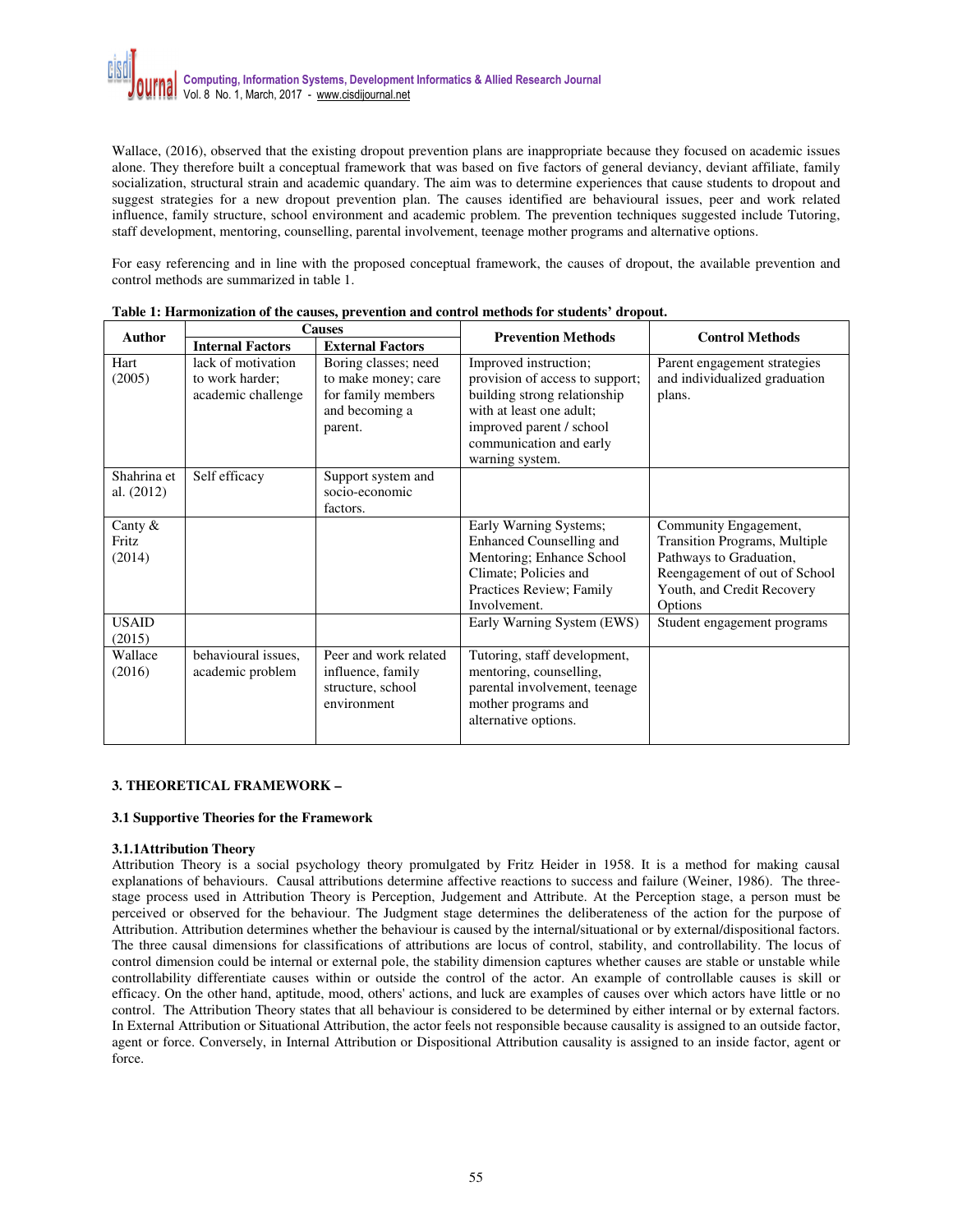Actors feel responsible because of the controlling capability he has over the actions. Attribution theory is applicable to various areas of human endeavours, such as Psychology, Criminal Law, Ethics, Decision-making and Understanding of Cognitive Bias. Other areas of application are Human Resource Management's appraisals and Education. Among other behaviours, the theory has been used extensively in the study achievements. The four basic elements of achievement are Effort, Ability and, Level of task and Luck (Weiner, 2000). Effort is an internal and unstable factor over which actors or the subjects can exercise a great deal of control. Ability is a relatively internal and stable factor over which the actors do not exercise much direct control. Level of task difficulty is also an external and stable factor that is largely beyond actors' control. Luck is the fourth element. It is also an external and unstable factor over which actors exercise very little control.

## **3.1.2 Social Capital Theory**

Social capital theory is a conceptual extension of human capital theory, which is itself an abstract extension of the concepts of physical and financial capital. The theory asserts that the principal avenues of human capital enhancement are formal and informal schooling and job training. The relevant variables identified include socioeconomic status, family configuration and family interaction (Mark, Lionel and Glenn, 1992). The theory relates intellectual development to parental and sibling support and encouragement. Further explanation for the connection between family size and intellectual development is based on the dilution hypothesis (Blake, 1981). The hypothesis states that the more the children, the more parental resources are divided and hence, the lower the quality of output.

## **3.1.3 Theory of Engagements**

The construct of engagement is central to most theories of school dropout (Archambault I., Janosz M., Fallu J., and Pagani L.S. 2009),). The construct of student engagement which originates in part from Social Control Theory places a great deal of emphasis on individual feelings of attachment and belongingness to social institutions. Youthful antisocial behaviour is viewed as a breakdown of the bonds between the individual and society. Likewise, disengagement could result from a weakened relationship between the individual and educational institutions. The bonds in Social Control Theory are characterized by commitment, beliefs, attachment, and engagement. These theoretical elements have greatly influenced conceptualizations of student engagement in recent theories of dropout. In the Tinto's mediation model, school dropout was represented as an ongoing and unfolding process, in which goals and institutional commitments were together taken as the course of student engagement from the day of entry and onward. These two characteristics and their evolution are believed to influence a youngster's academic and social experience at school and, in unfavourable conditions, can eventually play a role in the decision to leave the system altogether.

# **3.2 The Conceptual Framework**

The three components of the proposed conceptual framework shown in figure 1 are causes, prevention and control. The core theorical bases for the framework are the Attribution theory, the Social capital theory and the Theory of Engagements. The three components are informed by the Attribution theory's three-stage process of Perception, Judgement and Attribute. The theory also clued the categorization of the causes of dropout into Internal and External. Based on the harmonization of causes identified in (Hart, 2005), Shahrina et al. (2012) and Wallace, (2016) respectively, the internal factors are behavioural issues, self efficacy and academic challenge, it is however important to include health/biological issues. Similarly, the external factors as summarized in table 1 are early attainment of responsibility status (parent, breadwinner etc), negative social-economic status. The socialeconomic status is one of the variables of the Social capital theory; others include family configuration and family interaction. Peer influence (deviant affiliate) and school environment (non-conduciveness, uncoordinated records and weak support).

The harmonized prevention methods are enhancement of school climate, policies and practices, provision of access to support, counselling and mentoring, improved Family/ school communication, alternative graduation path options and early warning system. These prevention methods are deducible from the theory of engagement's Institutional commitment and engagement. It is observable that early warning system featured predominantly, this is not unconnected to its significant central role as monitoring subsystem. In this era of explosive school enrolments amidst inadequate budgets, human and material resources, the early warning system seems to be the most viable option for tracking the vulnerability of student to dropping out of school. The control methods are parent and community engagements, individualized graduation plans, reengagement of out of school youth, and credit recovery options.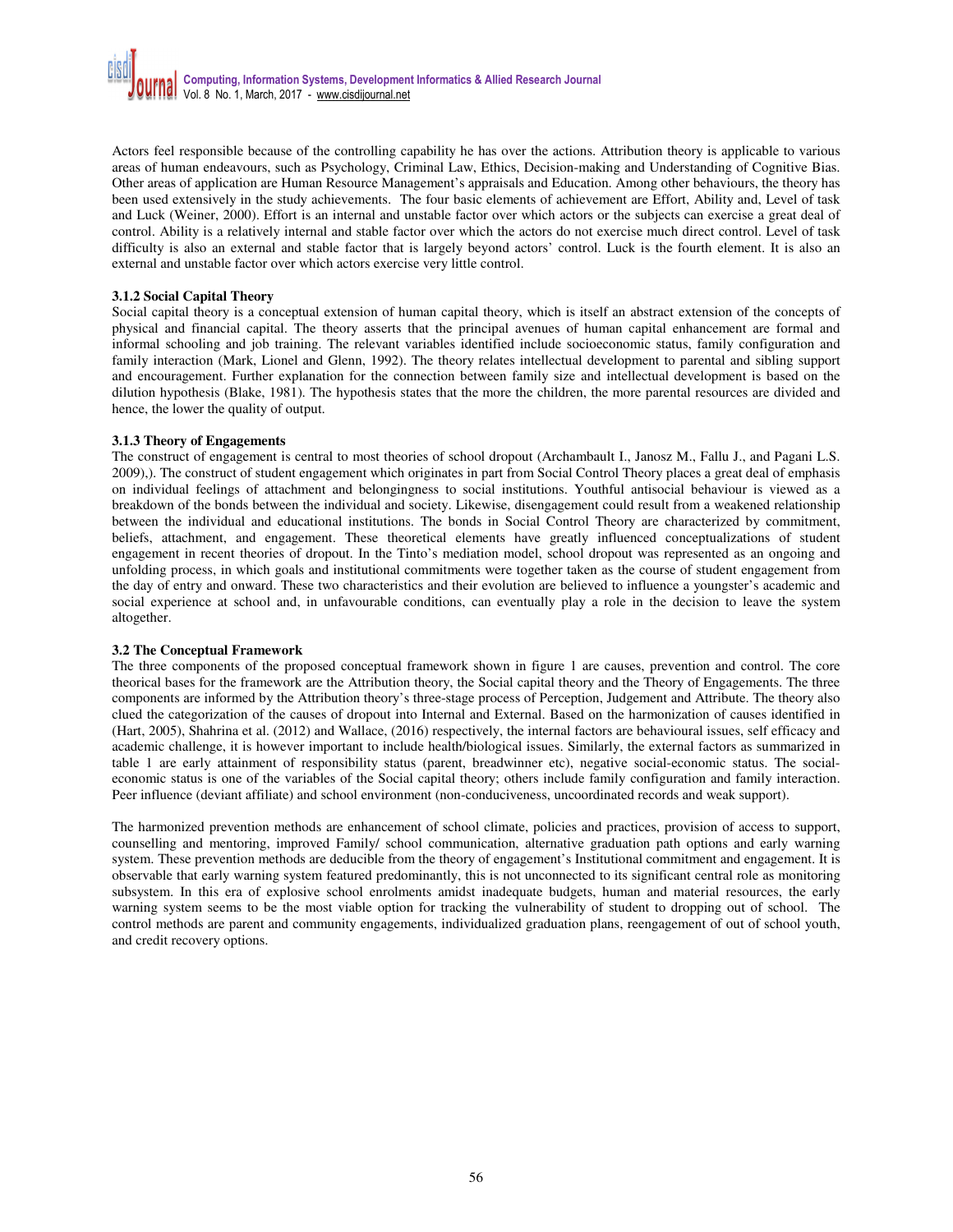

**Figure 1: Proposed Framework for the Dropout Monitoring and Control System** 

# **3.2.1 Causes / Perceptions Component**

The risk factors which could be categorised either as internal or external to the students, can be further classified to either be stable or unstable (stability) and either controllable or uncontrollable (controllability). Hence, behavioural issues, self efficacy and academic challenge are unstable and controllable, howerver, health/biological issues are unstable but controllable. The external factors on the other hand are unstable and uncontrollable by the students. The categories of risk factors determine the choice of the preventive and control techniques to be employed.

# **3.2.2 Prevention / Judgement Component**

Dropping out of school is often a process not a sudden event. So like a sinking boat, students often display the signs and symptoms of being in 'trouble' or having challenges which could eventually result to dropping out if not managed. Mostly, a given instance of dropout is usually caused by a single factor, though, there are rare instances of multi factorial dropouts. In eiher case, it is essential to identify the causes, classify them accordingly and recommend the most apppropriate preventive measures. The framework abstracts a multi-input artificial intelligence system, built on historical data of the institutions to be studied.

During implementation, appropriate Data Mining techniques are to be deployed for data cleansing, data fixing and data analysis. A Neurofuzzy (Fuzzified Artificial Neural Networks) model shall be built and trained by the historical data. The developed network model shall have a central control unit linked to the various data sources like the Clinic for health records, Safety unit for security records and Academic units for grades and behavioural information. The overall system architecture is as shown in figure 2: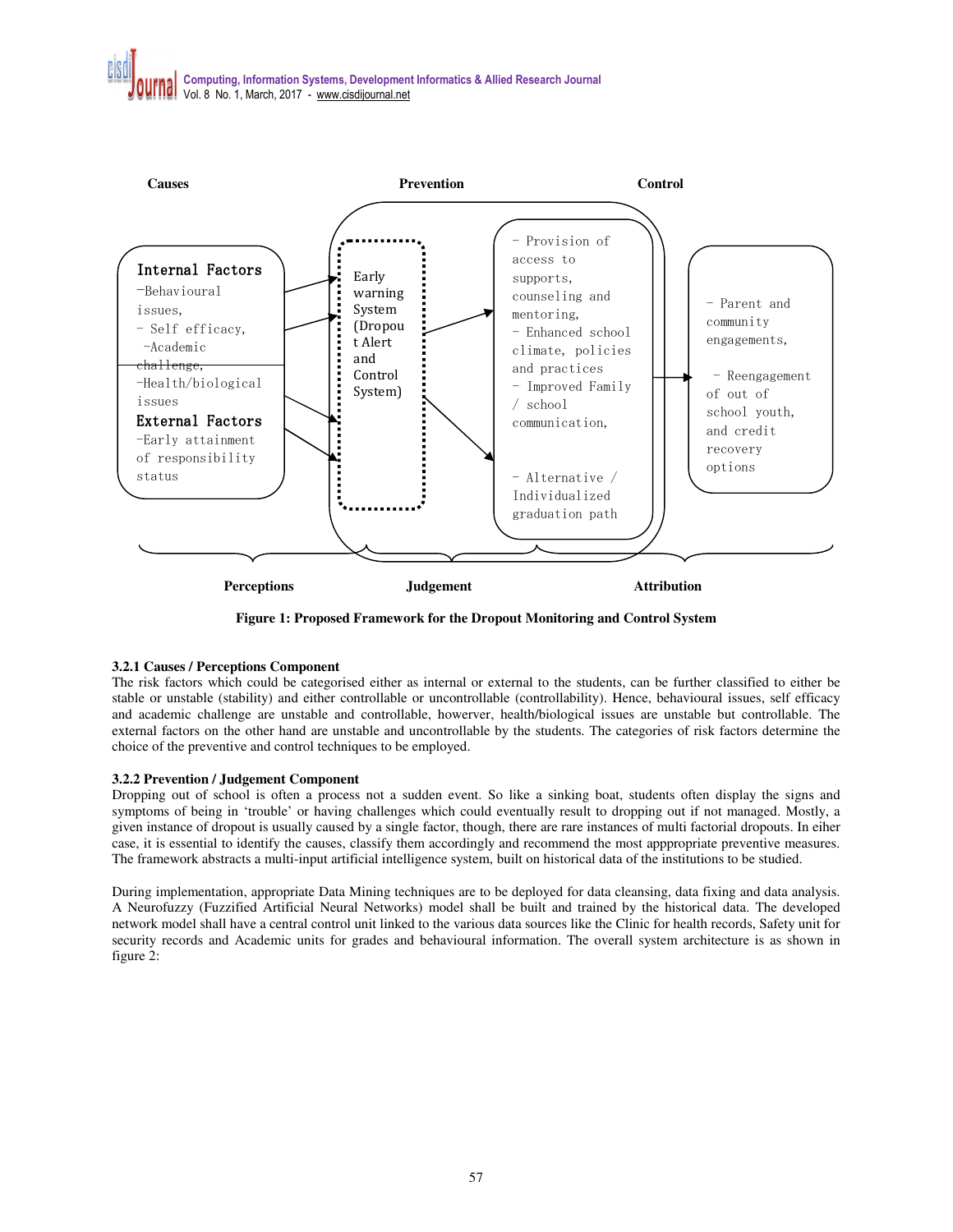



**Figure 2: Architecture for Dropout Alert and Control (DAC) System** 

The architecture displays the integration and relationship between the various data sources, the monitoring system and the risk indicator in the students' portal for self monitoring. The dropout risk values 0 to 50 is indicated to be normal (blue), 51to 70 is low risk (yellow) and 71 to 100 is high risk (red).

The Guidance and Councelling (G&C) units of the Institution shall have access to all student at risk. The system shall authomatically recommend the most appropriate preventive measures for the at risk students. The G&C unit are to coordinate the provisions for support programmes such as family engagement, mentoring and tutoring, individualized graduation plans, reengagement and credit recovery.

## **3.2.3 Control / Attribution Component**

The control component abstracts the last mile techniques to provide safe landing for the dropouts. All relevant stakeholders are required to provide necessary intervention to rescue the dropouts. Depending on the causes or attribution for the dropout, the school, the parent and members of the larger community need to put appropriate intervention programmes in place to get the victim back to school.

If the dropout is caused by internal factors then a lot of guidance and counceling might be necessary to reorientate the mindset of the victim. However, if it was a result of external factors, then the causative agent must be adressed properly. Very importantly also, is appropriate policy of relunching the schooling process from the last good academic academic status.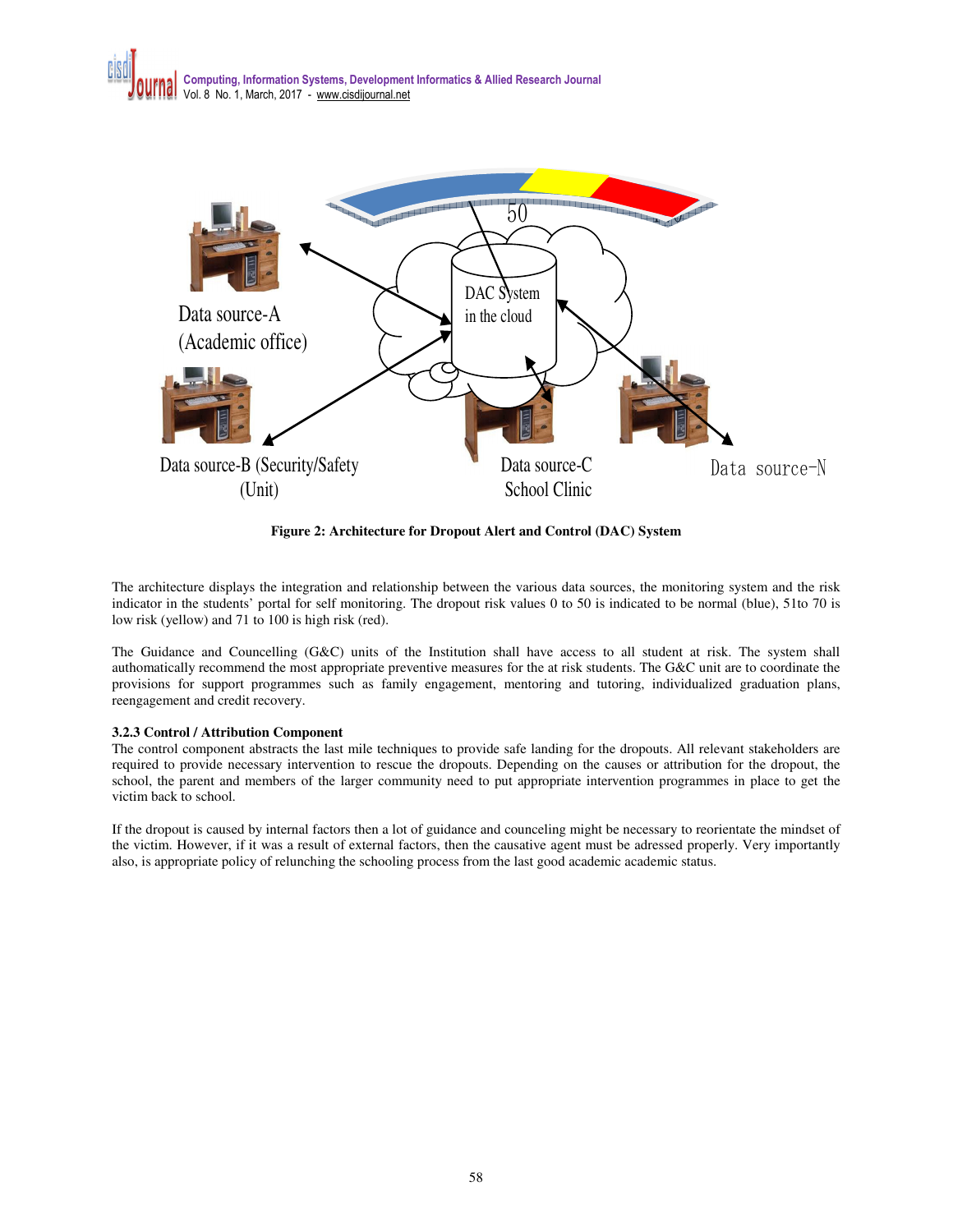

# **4. FUTURE WORKS**

Realization of the proposed framework shall be the next target. Nigeria Universities shall be the population of the study. Three Universities shall be selected with a representation from the Federal, State and Private categories. The process would include acquisition of historical data, model designing and training. The dropouts in the Universities shall be clustered into the four categories of academicals, faded over time, pushed out by the school or left for life events. Their ratios shall be identified and discussed. Integration of the model to the existing student portals would avail all active students the opportunity view and monitor their dropout risk level. The G&C unit would be able to identify vulnerable students and place them on adequate safety/ support programmes. At the various levels of development and implementation continous evaluation and review shall be made using Spiral Software Engineering approach. Successful techniques and findings shall be presentated at seminars and conferences. Stakeholders (staff, students, parents and management) perceptions of the programme shall be sought in questionaires and interviews. There responses shall be analysed and used for operational enhancements. The overall success of the project shall be by comparing the initial number of students at risk and actual number of dropouts at the end of the operational session.